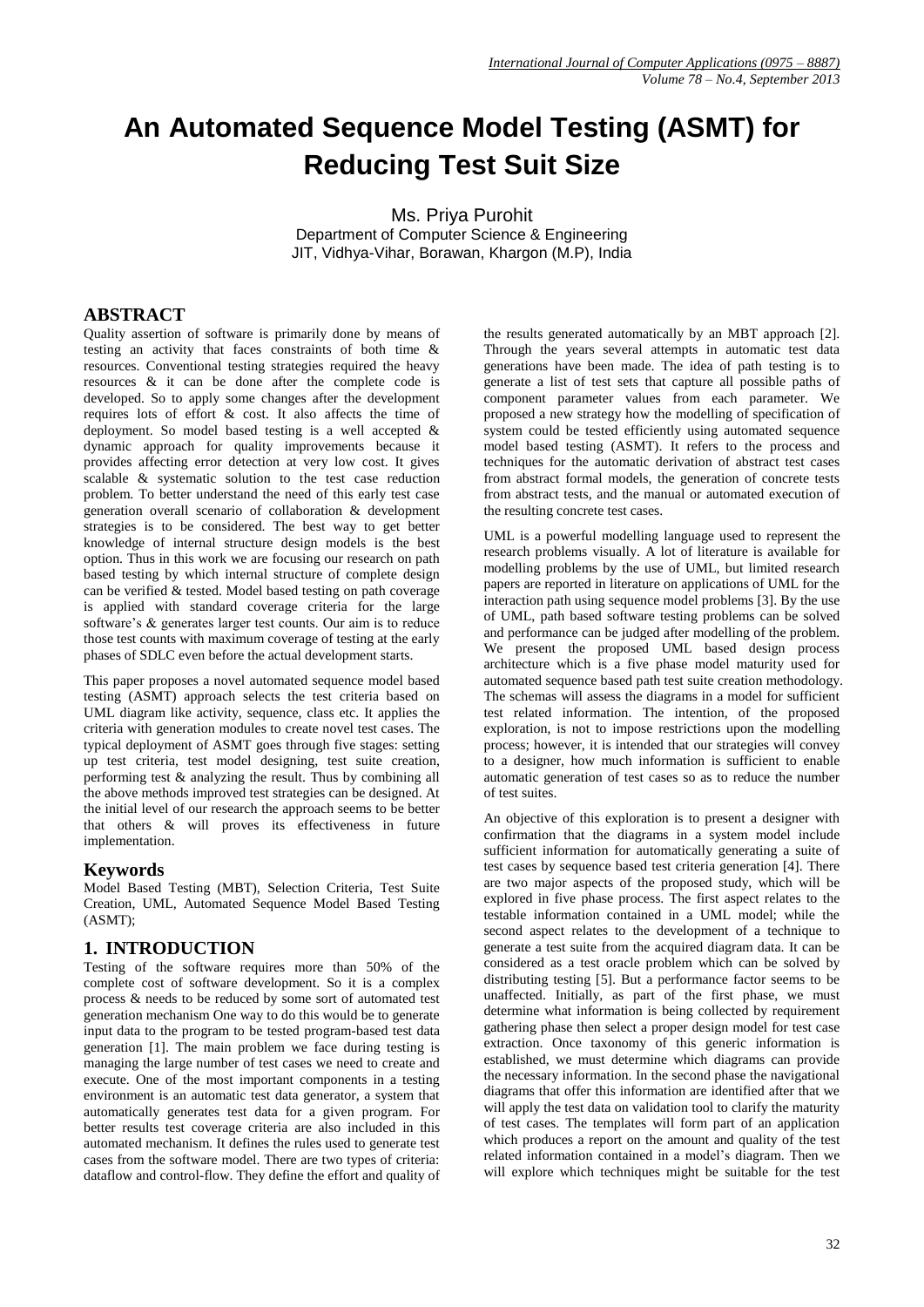data extraction process. With this approach some of the available information will come from different diagram types. In some of the highly effective approaches for keyword driven & path oriented testing, backtracking is used. It explores the alternative flows, for automating manual tests in the context of keyword-driven automation [6]. Once all the information is being gathered we evaluate the result through injecting some fault in software & analyze our ASMT architecture for these fault detection Once the information is extracted we will develop a test suite format, that will enable the execution of test cases against the SUT. Finally, we then evaluate our technique for effectiveness and efficiency, against other random test case generation methodologies.

# **2. BACKGROUND**

Testing software is an essential & complicated process of SDLC which is quite expensive. In research and industry the primary concern for the practitioners is to focus on finding automatic cost-effective software testing and debugging techniques. Maintaining high fault detection and localization ability will ensure high-quality software productions. Nowadays software testing research mainly concerns such issues as test coverage criterion design, test generation problem, test oracle problem, the regression testing problem and fault localization problems. Among these issues, the test generation problem is deemed to be an important issue in software testing research [7]. Various approaches are developed to solve the above mentioned issues, few of them are PSO (Particle Swarm Optimization) [8], ACO (Ant Colony Optimization) [9], genetic algorithm [10] etc.

## **2.1. The Purpose of the Study**

The proposed study will investigate and develop strategies and techniques to derive effective test cases from system-level, Automated Sequence Model Based Testing (ASMT). The focus will be on determining which combination of UML diagrams, and their associated constraints, may be used to automatically, or semi-automatically, generate test cases for path oriented interaction testing. Prototype tools will be developed in future to demonstrate the techniques and strategies derived from the proposed investigation.

In summary, the study aims to:

1. Determine what information is necessary to test the integration of components in the process of system composition;

2. Given item 1, investigate which individual or combination of UML diagram types, offer sufficient information to generate test cases; The results of this aim, will affect aspects of activities 1 to 5 in the figure

3. Develop a strategy that reports on the amount of testable information contained in a model.

4. Develop a UML based technique for information extraction based on the information required for component integration, from single and multiple UML diagram types;

5. Evaluate our overall strategy and techniques.

## **2.2. Why UML & path testing**

UML based path testing approach is an innovative and highvalue approach compared to more conventional functional testing approaches. The main expected benefits of ASMT may be summarized as follows:

- It gives QoS functional requirements:
- Complete test generation and testing coverage:

 The fully automatic process reduces the tester's efforts.

## **2.3. Understanding Testing**

It is the process of identifying the bugs & errors to overcome the futuristic problems. It is a step by step process through which generates the test cases. At the start the test strategy is decided to identify the boundaries of testable information. After which the requirements need to be finalized. On the behalf of this information, estimations are made about the coverage, cost & efforts.



**Figure 1: Test Development and Execution Process scheme.**

Planning & estimation are done simultaneously. Test design is the next phase by which final test generation is measured which later on gives the outer. It gives the result which is formally analyzed & provides the needful in developing. After all the above process is completed execution & reporting is done for correctly generated test. The above process is developed & continuously assessed through few measurement parameters. Figure 1 shows the detailed process of test development & execution.

## **3. RELATED STUDY**

Research As we know that the program follows a path & constitutes a unit of interconnected modules to each other. It also gives the behavior of software codes. Thus to identify the bugs earlier before actual development starts, design diagrams need to be taken into consideration. It gives prior views of code behavior after complete connections are established. Use of program paths to capture underlying program behavior is evidenced which try to achieve path coverage in test-suite construction. Hence any method which covers various possible behaviors of a given program while avoiding path enumeration can be extremely useful for software testing. Various researchers had worked on the path based selection criteria for testing. Few of them give their work as:

In 2011, Dawei Qi et. al. developed an approach for partitioning of program paths based on the program output [11]. Two program paths are placed in the same partition if they derive the output similarly, that is, the symbolic expression connecting the output with the inputs is the same in both paths. In this work the grouping of paths is gradually created by a smart path exploration. An experimental result shows the benefits of the proposed path exploration in test-suite construction.

Monalisha Khandai et. al. in 2011 presents a novel approach of generating test cases for concurrent systems with the help of UML Sequence Diagram [12]. The approach consists of transferring the Sequence Diagram into a Concurrent Composite Graph (CCG). The CCG is traversed by an effective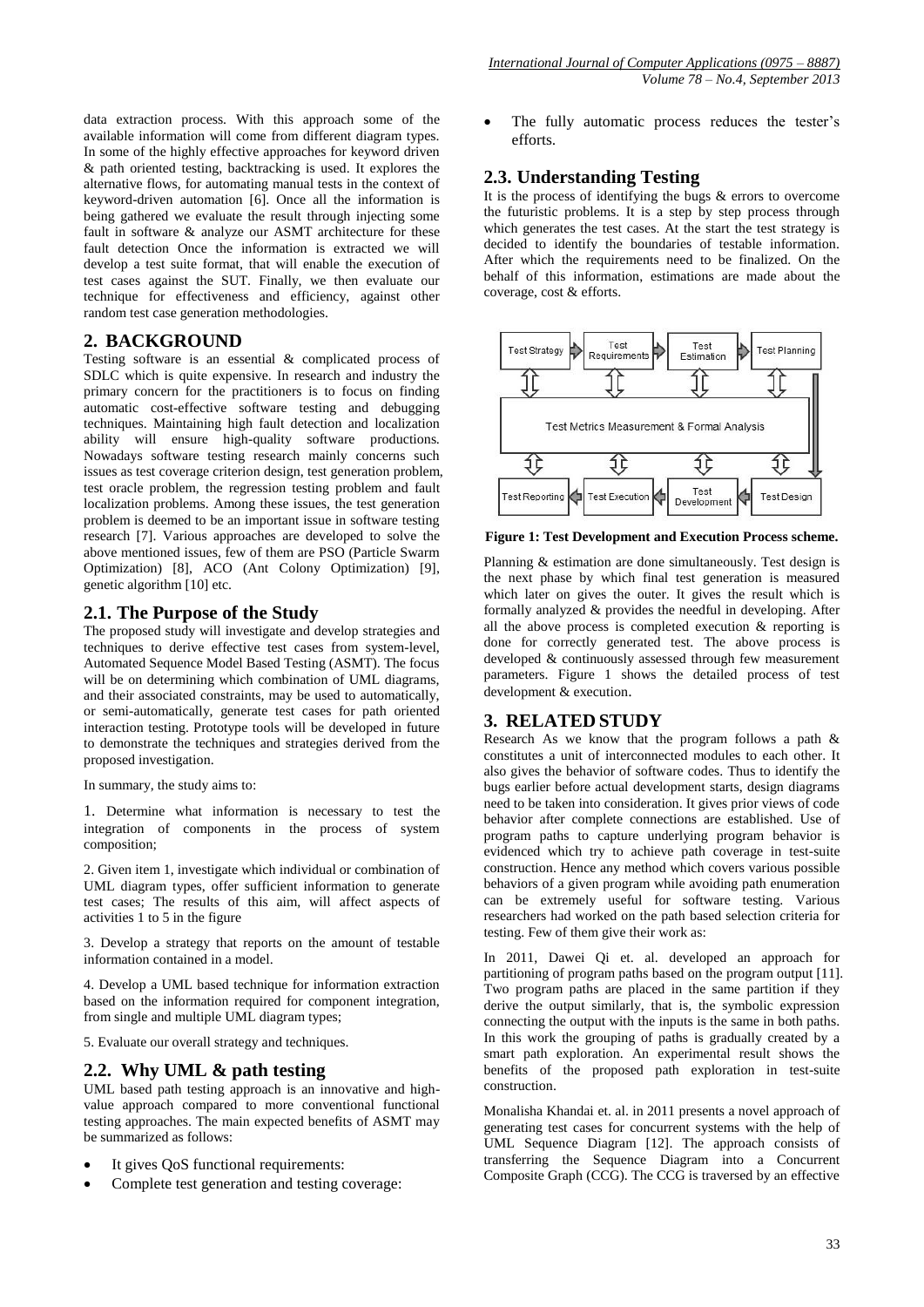graph traversing technique like BFS (Breath-First-Technique) and DFS (Depth-First-search) using message sequence path criteria to generate the test cases for concurrent systems. The proposed approach is applied to concurrent systems for test case generation and found to be very effective in controlling the test case explosion problem. The generated test cases are useful to detect interaction, scenario, as well as operational faults in case of concurrent systems.

In 2011, G. Mohankumar et. al. Proposes a data mining concepts that are designed and used to generate test cases. The Tool generates a novel automated test case that is much superior, less complex and easier to implement in any Testing system. Where in this Tool, information from the UML Class diagram extracted and mapped, tree structure is formed with the help of those information's, Genetic Algorithm implemented as data mining technique, where Genetic crossover operator applied to discover all patterns and Depth First Search algorithm implement to Binary tree's formed to represent the knowledge i.e., test cases. The path coverage criterion is an important concept to be considered in test case generation is concerned [13].

In this work [14], Bryce et. al. provides the first single model that is generic enough to study GUI and web applications together. It uses the model to define generic prioritization criteria that are applicable to both GUI and web applications. The ultimate goal is to evolve the model and use it to develop a unified theory of how all EDS should be tested. Threats to construct validity are factors in the study design that may cause us to inadequately measure concepts of interest. The study made simplifying assumptions in the area of costs. In this the author also measures the test suite prioritization. Evaluation results show the effectiveness of the approach in the correct manner.

This paper [15] deals with automatic generation of feasible independent paths and software test suite optimization using artificial bee colony (ABC) based novel search technique. In this approach, ABC combines both global search methods done by scout bees and local search method done by employing bees and onlooker bees. The parallel behavior of these three bees makes generation of feasible independent paths and software test suite optimization faster. Test Cases are generated using test path sequence comparison method as the fitness value objective function. The paper also presents an approach for the automated generation of feasible independent test path based on the priority of all edge coverage criteria. Finally, this paper compares the efficiency of ABC based approach with various approaches.

In 2012 Nirpal et. al. in [16] shows that the genetic algorithms can be used to automatically generate test cases for path testing. Using a triangle classification program as an example, experiment results show that Genetic Algorithm based test data can more effectively and efficiently than the existing method does. The quality of test cases produces by genetic algorithms is higher than the quality of test cases produced by random way because the algorithm can direct the generation of test cases to the desirable range fast. This paper shows that genetic algorithms are useful in reducing the time required for lengthy testing meaningfully by generating test cases for path testing.

This paper presents a novel approach to generate the automated test paths [17]. Due to the delay in the development of software, testing has to be done in a short time. This led to automation of testing because its efficiency and also requires less manpower. In this proposed approach, by using one of the most standard Unified Modelling Language (UML) Activity Diagram,

construct the Activity Dependency table (ADT), then generate the Test paths. Then the test paths are prioritized by using the Tabu search algorithm. The prioritized test path can be used in system testing, regressing testing and integration testing. Then also from the Cyclomatic diagram to check the efficiency of the test scenario.

In 2013, literature analysis by Rupender & Vinay et. al. present in [18] an overview of Model based slicing, including the various general approaches and techniques used to compute slices. To understand and test a large software product is a very challenging task. One way to use this is program slicing technique that decomposes the large programs into smaller ones and another is a model based slicing that decomposes the large software architecture model into smaller models at the early stage of SDLC (Software Development Life Cycle). From the given literature this has been listed out that for model based slicing techniques there is the use of dependency relation, control and data flow, uml/ocl constraints, model language are present in literature with great emphasis on dependency relation.

In 2013, an orchestrated survey of the most prominent techniques for automatic generation of software test cases, reviewed in self-standing sections proposed in [19]. The techniques presented include: (a) structural testing using symbolic execution, (b) model-based testing, (c) combinatorial testing, (d) random testing and its variety of adaptive random testing, and (e) search-based testing. Each section is contributed by world renowned active researchers on the technique, and briefly covers the basic ideas underlying the technique, the current state of art, a discussion of the open research problems, and a perspective of the future development in the approach. As a whole, the paper aims at giving an introduction, up-to-date and (relatively) short overview of research in automatic test case generation, while ensuring comprehensiveness and authoritativeness.

In 2013 Hemmati, Archuri & Briand et. al. proposes a novel approach for diverse model based test case generation. It selects a subset of the generated test suite in such a way that it can be realistically executed and analyzed within the time and resource constraints, while preserving the fault revealing power of the original test suite to a maximum extent. In this article, to address this problem, we introduce a family of similarity-based test case selection (STCS) techniques for test suites generated from state machines. The paper also proposes a method to identify optimal tradeoffs between the number of test cases to run and fault detection.

## **4. PROBLEM IDENTIFICATION**

Model based software testing generates test cases based on models of the specifications. Models preserve the essential information from requirement specification and are base for the final implementation. However, in order to generate complete and effective test cases for functional and system testing, behavioral models are necessary. Therefore, in MBT, behavioral models are used at the start in order to determine the valid test scenarios of a system from which the relevant test cases are then selected. The UML Sequence Diagram is one of several behavioral diagrams in UML with particular strengths in modelling the object and control flows aspects of a system. One of the key features of the AD is the built-in modelling support for concurrency and synchronization. It can specify multiple sequences of operations executing concurrently and control their execution order with built-in fork and join constructs.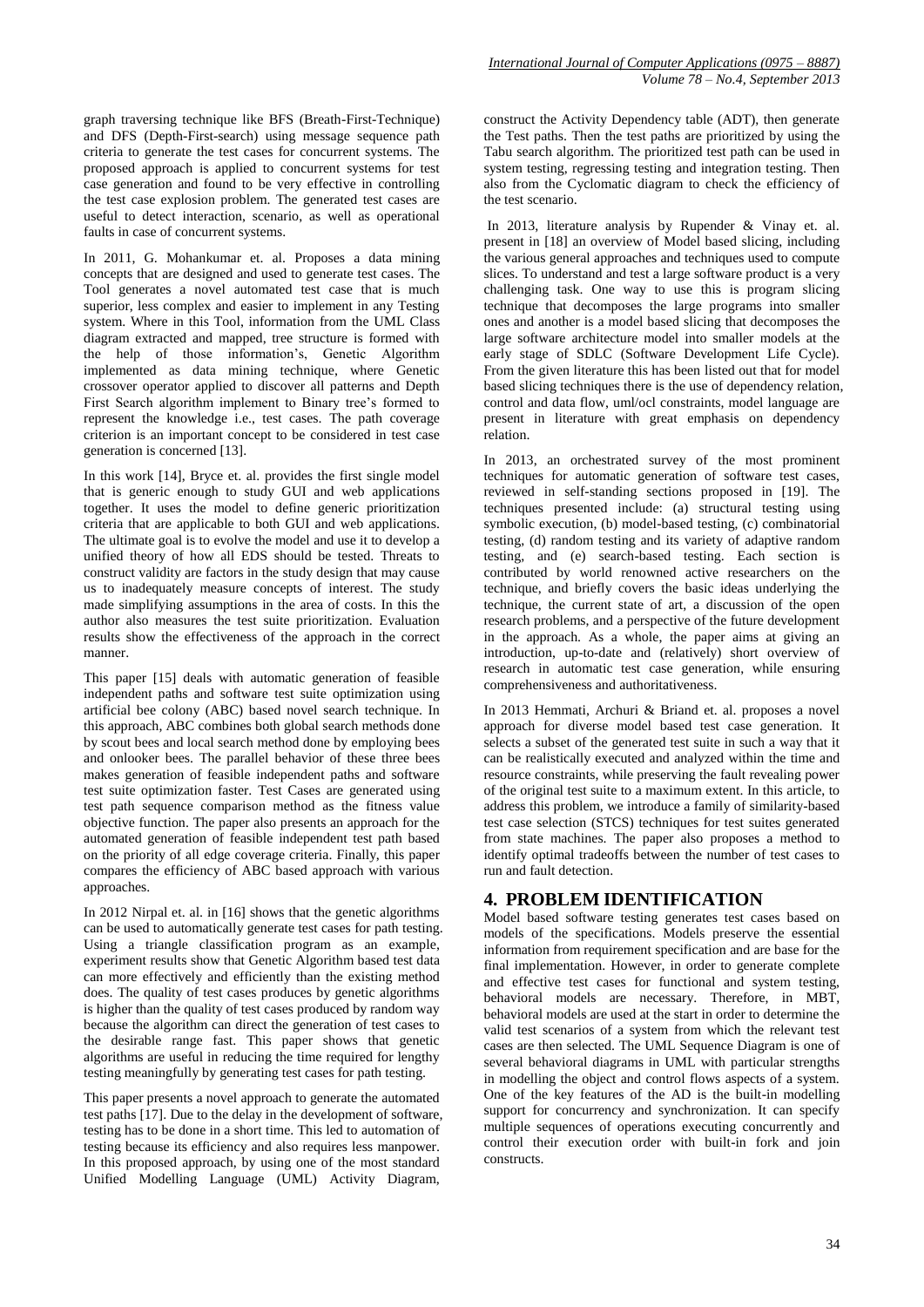Though, there is lots of modelling language such as UML, SDL, Z- Specification, we will use UML as a test model, which is a semi formal modelling language. Fault detection using test cases derived from imprecise and ambiguous models could be very difficult. Developing a model at the right level of abstraction for effective testing is one of the main challenges for model-based testing. Early generation of test case can only be possible though this model based testing but extracting the data required an intermediate graph construction will increase the burden of cost and efforts. Automated test generation in model-based testing can quickly generate a large number of test cases. However, the increase in test cases does not improve the quality of the test suite necessarily and may compromise its efficiency. Usually, the effectiveness of a test suite is measured in terms of satisfying test requirements (i.e. Faults & coverage) and the efficiency is measured by the cost to achieve the test requirements.

The problem identified with this approach is that multiple object accessing the same function at the same time cannot be handled .It also not gives any of the priority to user for the high priority test case. Also for the above described methodical construction of composite graph is necessary which seems to restrict us and also increases an overhead.

In summary, the research aims:

- (i) To understand the automatic Test Case Generation Process
- (ii) To develop early test case generation strategy
- (iii) To reduce the Test Suite size, complexity  $\&$  cost
- (iv) To extract test data from different design diagrams (UML)

Considering the above mentioned issues this work proposes a new Automated Sequence Model Based Testing (ASMT) strategy.

#### **5. PROPOSED APPROACH**

The main problem with testing is about managing large number of automated test suite creation with smaller size & less complexity. Thus we are focusing on automatic and effective test case handling concept taking in mind the early generation of test cases. To accomplish the above basic requirements we proposed new design architecture of Automated Sequence Mode Based Testing (ASMT) to accomplish how different combinations of specification of system could be tested efficiently. It refers to the process and techniques for the automatic derivation of abstract test cases from a formal model, the generation of concrete tests from abstract tests, and the manual or automated execution of the resulting concrete test cases from proposed framework.

 The typical deployment of ASMT goes through five stages .It starts with setting up the test criteria for highest priority tests or to ensure good coverage of the system behavior. Then we design a test model which represents the expected behavior of the system under test (SUT), standard modelling language such as UML are used to formalize the control points and observation points of the system , expected dynamic behavior of the system. Next, for automated test suite creation we apply all the above collected details to our next proposed enhanced ASMT based interaction algorithm for path oriented test generation.

 In this each generated abstract test case is typically a sequence of high-level SUT actions, with input parameters and expected output values for each action of the test repository is done by updating the test model. Later in the work accomplishes our test suite results with other existing approaches and tools. After all the activities of automated test generation we analyses the result through a real time system. The key concern will be on determining which combination of UML diagrams, and their associated constraints, may be used to automatically, or semi-automatically, generate test cases for pairwise & combinatorial testing.

### **5.1. ASMT Architecture**

A typical deployment of ASMT goes through five stages

#### Step-I: Setting Up Test Criteria

Usually an infinite number of possible tests could be generated from a model. The test analyst chooses test generation criteria to select the highest priority tests or to ensure good coverage of the system behavior. One common kind of test generation criteria is based on structural model coverage, using well known test design strategy of path based testing. Another useful kind of test generation criteria ensures that the generated test cases cover all the requirements, perhaps with more tests for requirements that have a higher level of risk so in this paper we are combining the pathwise approach with new architecture through UML Navigational approach.

#### Step*-II*: Test Model Designing

The model, generally called the test model, represents the expected behavior of the system under test (SUT). Standard modelling languages, such as the Unified Modelling Language (UML) are used to formalize the control points and observation points of the system, the expected dynamic behavior of the system.

#### Step-III: Test Suite Creation

This is an automated process that generates the required number of high-level (abstract) test cases from the test model. Each generated abstract test case is typically a sequence of high-level SUT actions, with input parameters and expected output values for each action of the test repository is done by updating the test model, then automatically regenerating the test suites.

#### Step-IV: Perform Tests

Generated concrete tests are typically executed within a standard automated test execution environment, such as pathwise interaction test tool. Alternatively, it is possible to execute tests manually  $-$  i.e. a tester runs each generated test on the SUT, records the test execution results, and compares them against the generated expected outputs. Either way, when the tests are executed on the SUT, we find that some tests pass and some tests fail. The failing tests indicate a discrepancy between the SUT and model, which need to be investigated to decide whether the failure is caused by a bug in the SUT.

#### Step-V: Analyzing Result

Analyze the real system which is to be tested and accepted by the user. The effectiveness of test cases can be evaluated using a fault injection technique called mutation analysis. Mutation testing is a process by which faults are injected into the system to verify the efficiency of the test cases. For this we are using pairwise approach whose problem domain is NP Complete so the solution must be in accordance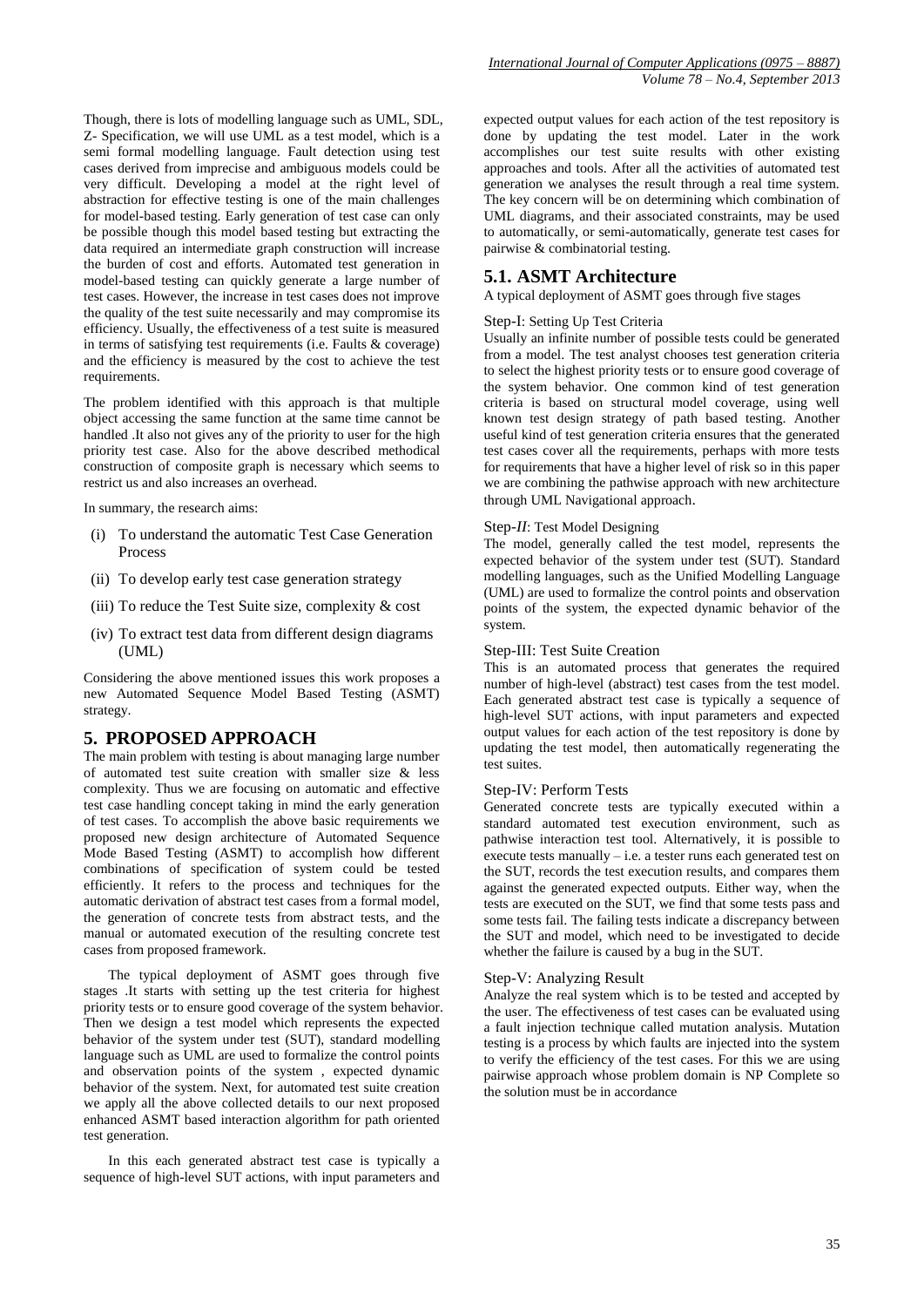

**Figure 2: Design architecture of Proposed ASMT Model**

ASMT with enhanced test generation is used to increase the performance of path interaction and model based testing in many aspects. It is intended that our strategies will convey to a designer, how much information is sufficient to enable automatic generation of test cases in an optimized manner. Automated test generation in model-based testing can quickly generate a large number of test cases.

In our later research results we prove that the given design architecture ASMT is well defined for improving efficiency and performance through multiple parameters (Size, Time, Complexity, Cost etc.). It is a well defined dynamic approach for quality improvements because it provides effective error detection at very low cost

#### **6. EXPECTED BENEFITS**

Expected benefits of ASMT over other UML based combinatorial approach is an innovative and high-value approach compared to more conventional functional testing approaches. The main expected benefits of ASMT may be summarized as follows:

Contribution to the quality of functional requirements:

- Modelling for test generation is a powerful means for the detection of "holes" in the specification (undefined or ambiguous behavior).
- Independence from the test execution robot.

Contribution to test generation and testing coverage:

- Automated generation of test cases;
- $\triangleright$  Systematic coverage of functional behavior;
- Automated generation and maintenance of the requirement coverage matrix;
- $\triangleright$  Continuity of methodology (from requirements analysis to test generation).

Contribution to test automation:

- Definition of action words (UML model operations) used in different scripts:
- > Test script generation;
- $\triangleright$  Generation of skeleton code for a library of automation functions;
- $\triangleright$  Independence from the test execution robot.

## **7. CONCLUSION**

The idea of UML-based pairwise testing is to use an explicit abstract model of a SUT and its environment to automatically derive tests for the SUT: the behavior of the model of the SUT is interpreted as the intended behavior of the SUT. The technology of the ASMT test case generation has matured to the point where large-scale deployments of this technology are becoming commonplace. The prerequisites for success, such as qualification of the test team, integrated tool chain availability and methods, are now identified, and a wide range of commercial and open-source tools are available. Although ASMT will not solve all testing problems, it is an important and useful technique, which brings significant progress over the state of the practice for functional software testing effectiveness, and can increase productivity and improve functional coverage.

#### **8. REFERENCES**

- [1] Jon Edvardsson, "*A Survey on Automatic Test Data Generation*", in Proceedings of the Second Conference on Computer Science and Engineering in Linkoping, pages 21{28.ECSEL, October 1999.
- [2] Arilo C. Dias Neto, Rajesh Subramanyan, Marlon Vieira & Guilherme H. Travassos, "*A Survey on Model-based Testing Approaches: A Systematic Review*", in WEASELTech'07, November 5, 2007, Atlanta Georgia, USA, ACM, ISBN 978-1-59593-880-0/07, June 2007.
- [3] Renee C. Bryce, Ajitha Rajan & Mats P.E. Heimdahl, "*Interaction Testing in Model-Based Development: Effect on Model-Coverage*", in 13th Asia Pacific Software Engineering Conference (APSEC'06), ISBM-0-7695- 2685-3/06, Aug 2007.
- [4] Usman Farooq, Chiou Peng Lam & Huaizhong Li, "*Towards Automated Test Sequence Generation*", in Proceedings of 19<sup>th</sup> Australian Conference on Software Engineering ASWEC 2008 (pp. 441-450). Australia: Dec 2008.
- [5] Robert M. Herons, "*Oracles for Distributed Testing*", in School of Information Systems, Computing, and Mathematics, Brunel University, Uxbridge, Middlesex, UB8 3PH, UK, 2010.
- [6] Suresh Thummalapenta, Saurabh Sinha, Debdoot Mukherjee & Satish Chandra, "*Automating Test Automation*", in Publication of IBM T.J. Watson Research Center, Sep 2011.
- [7] X. Chen, Q. Gu, J. Qi and D.Chen, " *Applying Particle Swarm Optimization to Pairwise Testing*", in IEEE 34th Annual Computer Software and Applications Conference, ISBN No.0730-3157/10,Oct 2010.
- [8] Praveen Ranjan Srivastava & Km Baby, "*Automated Software Testing Using Meta-heuristic Technique Based on An Ant Colony Optimization*", in International Symposium on Electronic System Design (ISED), ISBN: 978-1-4244-8979-4, pp 235 – 240, Dec 2010.